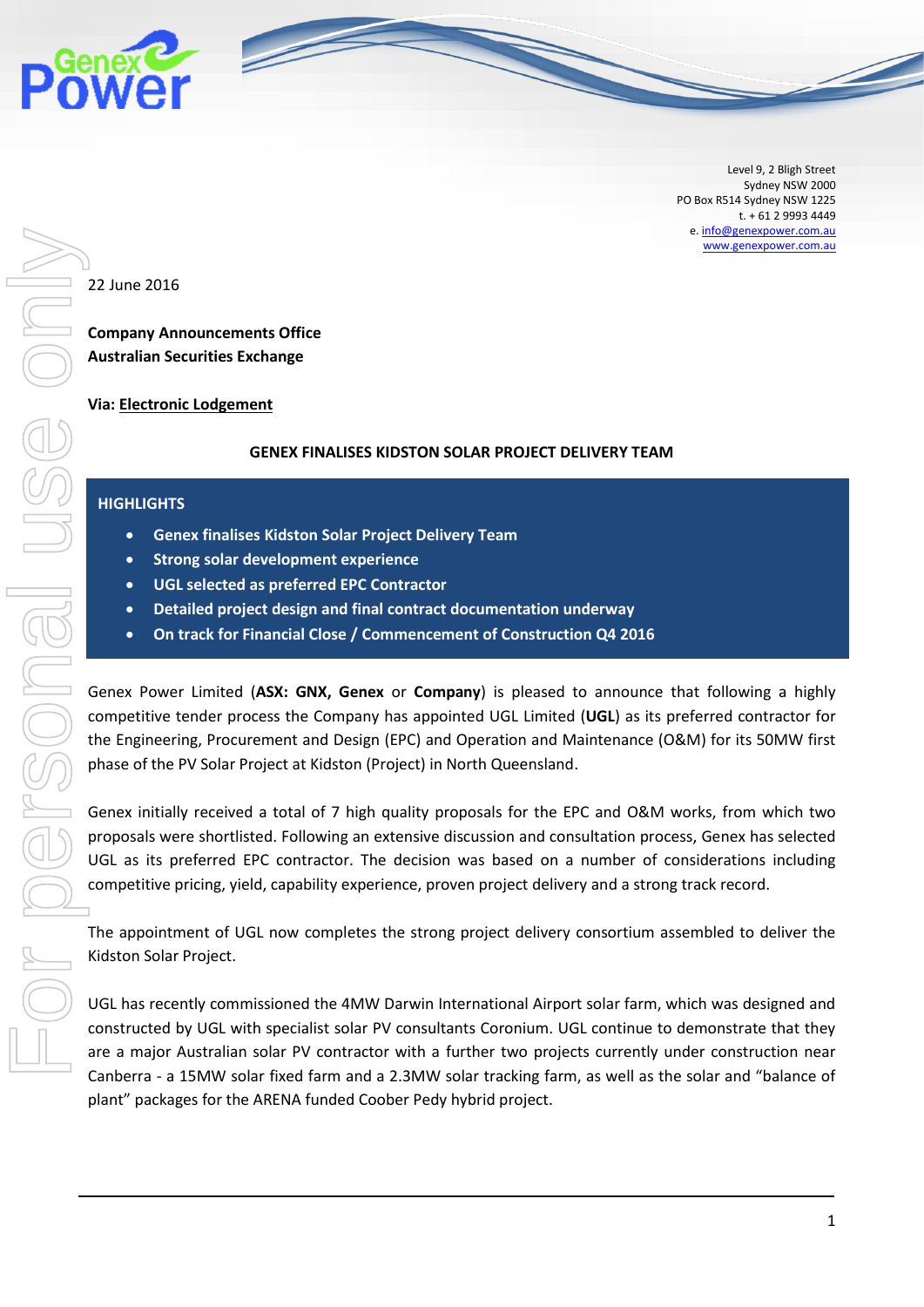

# *Table 1: Summary of Genex appointed consultants for the Kidston 50MW PV Solar Project*

| <b>Company</b>                                            |                                              | <b>Key Role(s)</b>                                            |
|-----------------------------------------------------------|----------------------------------------------|---------------------------------------------------------------|
| <b>OWEr</b>                                               | Genex (Solar) Pty Limited                    | Project Sponsor                                               |
| <b>AECOM</b>                                              | AECOM Australia Pty Ltd                      | Owner's Engineer and Technical<br>Advisor                     |
| <b>ZUGL</b>                                               | <b>UGL Engineering Pty Limited</b>           | EPC Contractor, Operations &<br><b>Maintenance Contractor</b> |
| Coroniur                                                  | Coronium Pty Limited                         | Specialist Solar PV Consultant                                |
|                                                           | <b>Ergon Energy Corporation Limited</b>      | <b>Distribution Connection</b>                                |
| <b>SOCIETE GENERALE</b><br>Corporate & Investment Banking | Societe Generale                             | Mandated Lead Arranger and<br><b>Financial Advisor</b>        |
|                                                           | <b>OST Energy</b>                            | Lender's Independent Engineer for<br>Due Diligence            |
| BAKER & MCKENZIE                                          | Baker & McKenzie                             | Project Legal Adviser                                         |
| LТ                                                        | Jardine Lloyd Thomson                        | <b>Insurance Advisor</b>                                      |
|                                                           | PricewaterhouseCoopers Securities<br>Limited | Tax Structuring Advisor                                       |

The appointment of UGL is the latest in a series of announcements detailing the significant progress Genex has made on its Kidston Solar Project since commencement in October 2015.

| Table 2: Summary of ASX Announcements - Kidston 50MW PV Solar Project |  |
|-----------------------------------------------------------------------|--|
|                                                                       |  |
|                                                                       |  |

| # | Date            | <b>Announcement Title</b>                                     |
|---|-----------------|---------------------------------------------------------------|
|   | 8 October 2015  | Feasibility Study commenced for 150MW Kidston Solar Project   |
| 2 | 14 January 2016 | Genex through to final round of ARENA Solar Funding Program   |
| 3 | 18 January 2016 | Genex granted Ownership of Kidston Project Site               |
| 4 | 2 February 2016 | Genex receives Development Approval for Kidston Solar Project |
| 5 | 2 March 2016    | 2 EPC Proposals shortlisted for Kidston Solar PV Project      |
| 6 | 3 March 2016    | Kidston Declared a Prescribed Project by Qld State Government |
|   | 4 April 2016    | Solar Project Update                                          |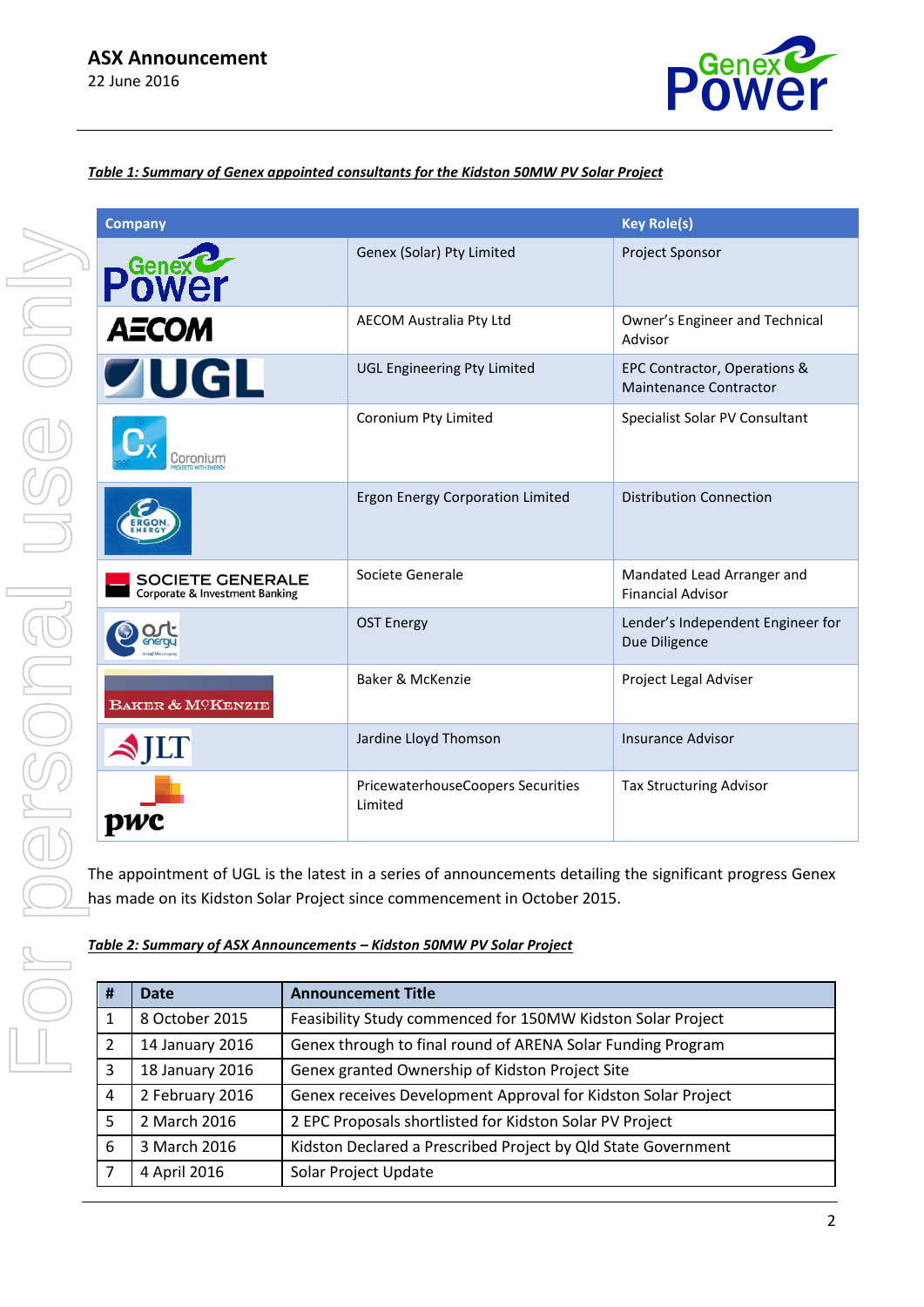

| #  | <b>Date</b>  | <b>Announcement Title</b>                                          |
|----|--------------|--------------------------------------------------------------------|
| 8  | 5 May 2016   | Kidston Solar Project receives Environmental Approval              |
| 9  | 10 May 2016  | Connection Agreement signed with Ergon for Kidston Solar           |
| 10 | 16 May 2016  | Debt Funding Mandate with Societe Generale for Kidston Solar       |
| 11 | 7 June 2016  | Genex Appoints AECOM as Owner's Engineer for Kidston Solar Project |
| 12 | 22 June 2016 | Genex Appoints UGL as Preferred EPC & O&M Contractor               |

Genex remains on track to commence construction of the Project later this year and is targeting first cash flow within 12 months of construction commencing.

## *Table 3: Project timeline - Kidston 50MW PV Solar Project*

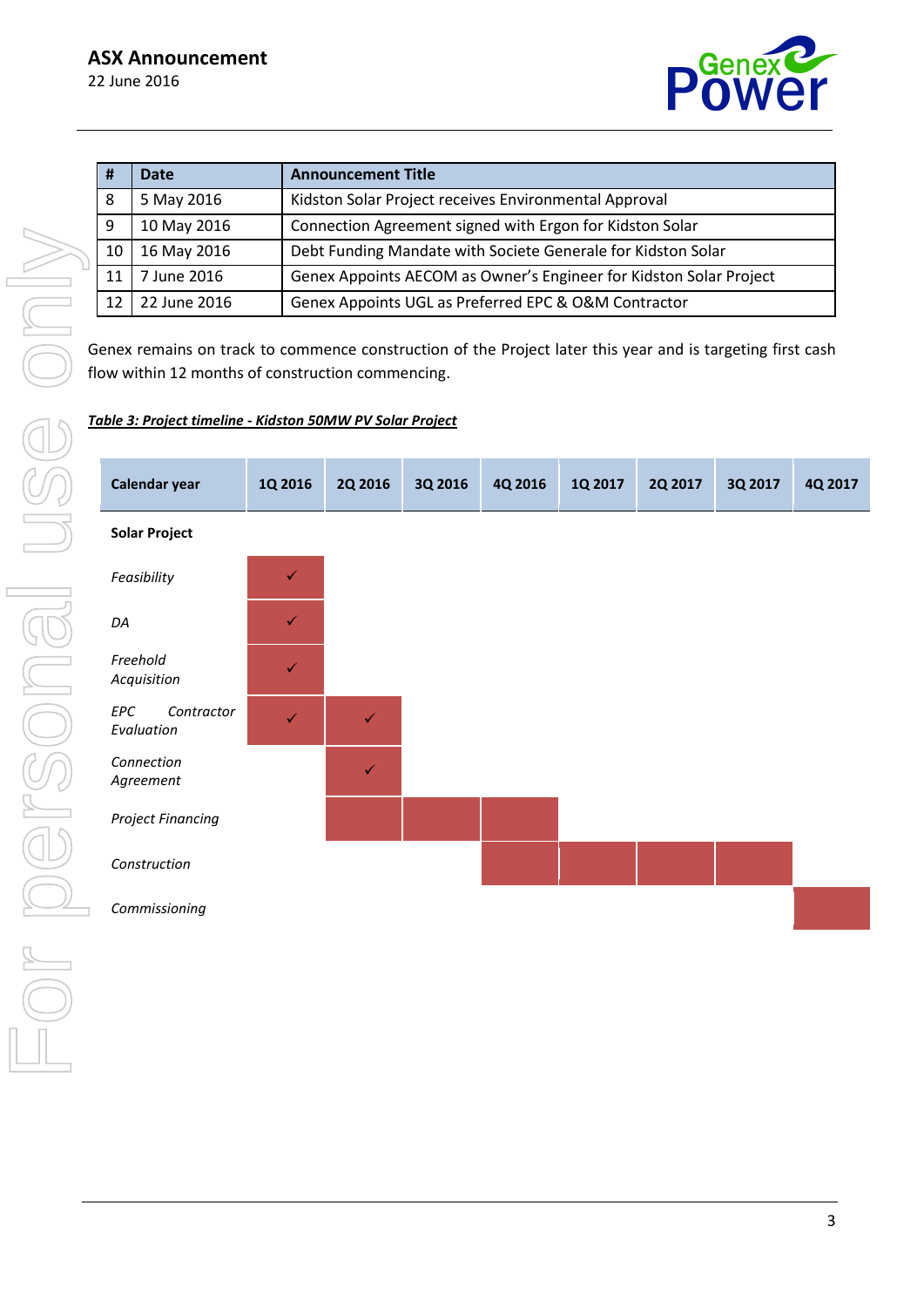



# *Figure 1: Kidston 50MW PV Solar Project – Illustrative General Arrangement*

Commenting on the appointment of UGL, Genex Power's Managing Director Michael Addison said:

*"The Board of Genex is pleased with the appointment of UGL as the Company's preferred EPC and O&M Contractor. The interest shown by UGL along with all tenderers in the process is demonstrative of the unique quality of the Project. UGL is a highly reputable organisation with a proven track record of delivery on projects in which it engages. We look forward to a strong and credible working relationship with UGL over the next 12 months".*

*Commenting on the appointment, UGL CEO, Ross Taylor said:*

*"UGL is delighted to be selected by Genex as a key contributor to the first stage of the Kidston Solar Project, joining a strong team in the future delivery of this innovative solution to Australia's energy needs. We look forward to working with Genex and other project team members in progressing this project to the next stage over the coming months".*

## **CONTACT:**

**Michael Addison Simon Kidston** Managing Director **Executive Director** Executive Director Tel: +61 2 9993 4411 Tel: +61 2 9993 4443